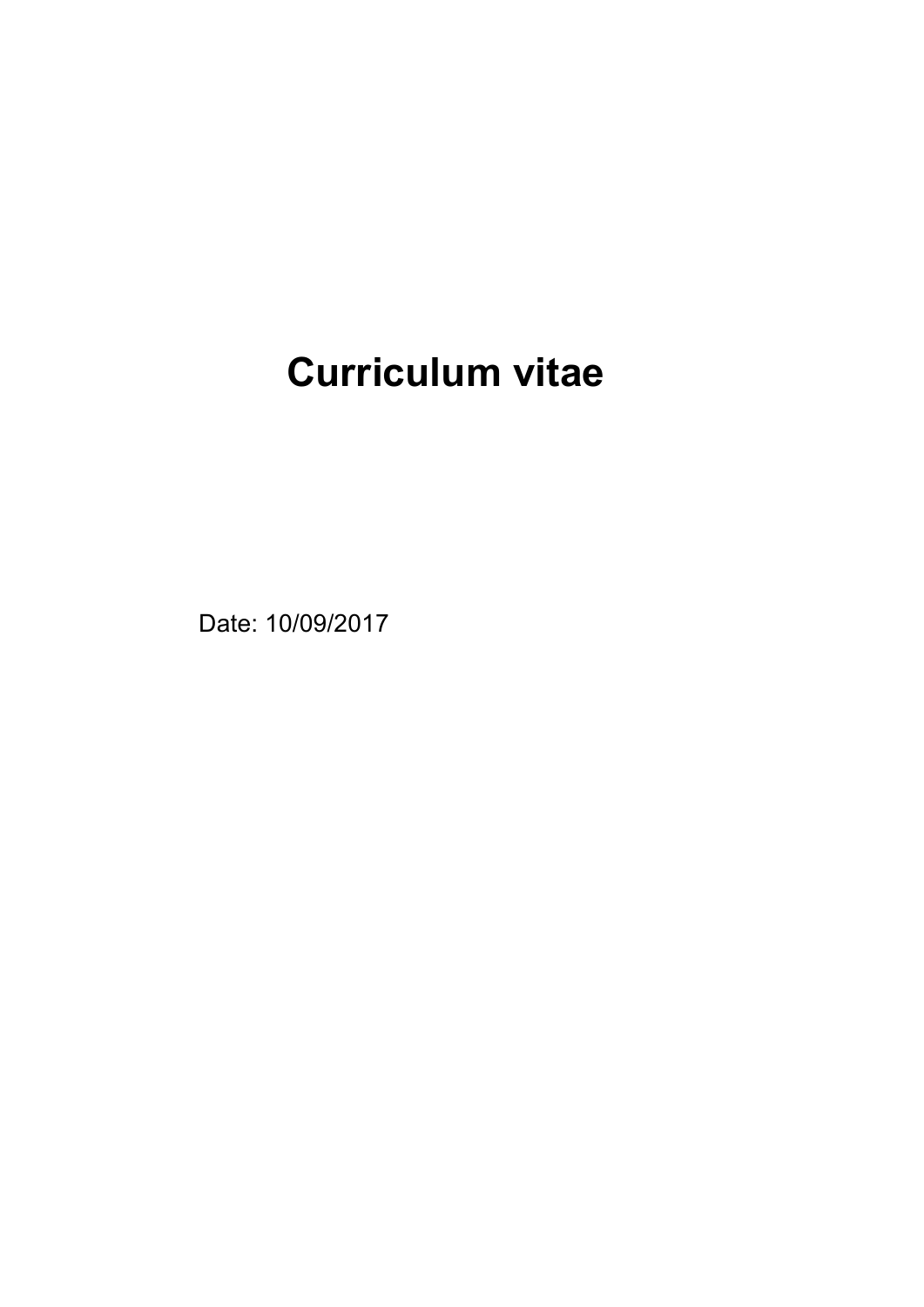**Name: Aldo Barreiro Felpeto Birthdate: 03/05/1979 Nationality: Spanish**

## **CURRENT PROFESSIONAL STATUS**

Position: Fellow researcher Organism: CIIMAR – Universidade do Porto Department: Blue Biotechnology and Ecotoxicology (BBE) Address: Terminal de Cruzeiros do Porto de Leixões. Av. General Norton de Matos s/n. 4450-208, Matosinhos (Portugal).

Telephone: +351 22 340 18 05 e-mail: aldo.barreiro@gmail.com

#### **EDUCATION**

# **Academic degrees**

- **April 2007. Ph. D. Thesis.** Universidade de Vigo (Spain), Departament of Ecology and Animal Biology
- **June 2001. Biology.** Universidade de Vigo (Spain).

| Languages  | <b>Auditive</b> | <b>Reading</b> | Oral           | Written        |
|------------|-----------------|----------------|----------------|----------------|
| English    | C <sub>2</sub>  | C <sub>2</sub> | C <sub>2</sub> | C <sub>2</sub> |
| French     | C <sub>2</sub>  | C <sub>2</sub> | C <sub>1</sub> | C <sub>1</sub> |
| Italian    | C <sub>1</sub>  | C <sub>2</sub> | <b>B2</b>      | <b>B2</b>      |
| Portuguese | C <sub>1</sub>  | C <sub>2</sub> | C <sub>1</sub> | <b>B2</b>      |
| German     | A1              | A1             | A1             | A1             |
| Russian    | A1              | A <sub>1</sub> | A <sub>1</sub> | A <sub>1</sub> |

# **Languagues (native Spanish and Galician)**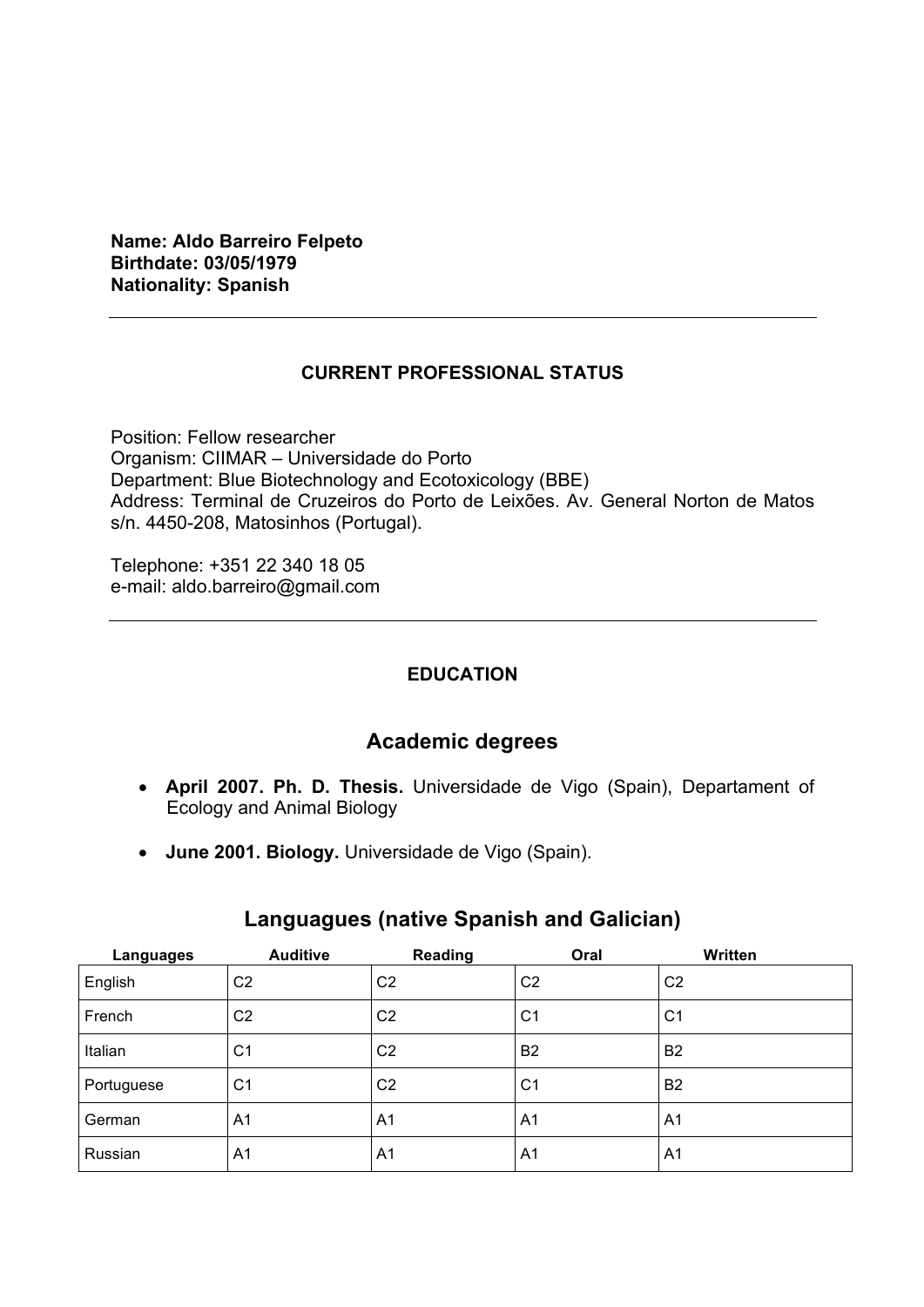# **Courses taken**

**October 2012** *Introduction to Meta-Analysis of Biological/Ecological data.* Universitá di Bologna (Italy).

**June 2012** *Modelos Mixtos utilizando R.* (mixed models using R) GRID[ECMB], Santiago de Compostela (Spain).

**March 2012** *Bayesian Statistics to all Sciences with* R. Universidade do Porto (Portugal).

**September 2010** *Introducción al lenguaje de programación estadístico y matemático R* (Introduction to the statistical and mathematical programming language R). Universidade de Vigo (Spain).

**October 2009** *Curso on-line Estatística aplicada á Bioloxía usando software libre* (on-line course on biostatistics with open source software). Colexio Oficial de Biólogos de Galicia (Spain).

**2008** *Curso Superior de Dinámica de Sistemas* (advanced course on system dynamics) Universitat Politécnica de Catalunya (Spain).

**September 2007** *Introducción al uso y programación del sistema estadístico R* (introduction to statistics and programming with R). Universidad de Vigo (Spain).

**Academic course 2006 – 2007** *Creación de modelos en Ecología y Gestión de Recursos Naturales* (models in ecology and environmental resource management). Universitat Politécnica de Catalunya (Spain).

**November 2002** *Citometría de flujo y su aplicación a la Biología Marina* (flow cytometry and its application to marine biology). Universidade de Vigo (Spain).

## **RESEARCH**

#### **Fellowships**

| <b>Position</b>         | <b>Institution</b>                                             | <b>Dates</b> |
|-------------------------|----------------------------------------------------------------|--------------|
| Postdoctoral Fellowship | Portuguese Foundation of Science and 2011 - 2017<br>Technology |              |
| Postdoctoral Fellowship | Spanish Ministry of Education                                  | 2008 - 2010  |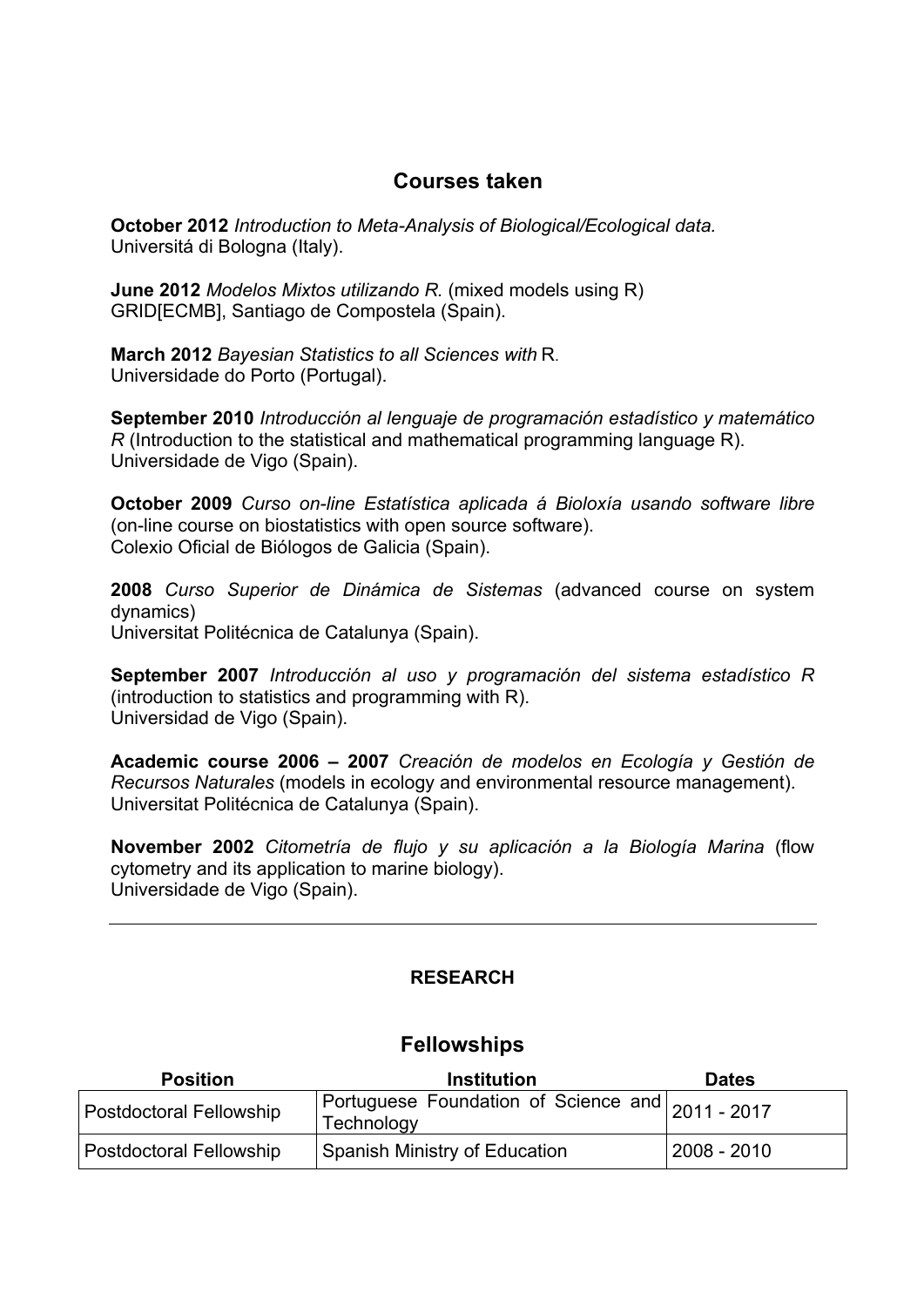|                  | <b>Fulbright commission</b>                                                           |           |
|------------------|---------------------------------------------------------------------------------------|-----------|
| Ph.D. Fellowship | Spanish Ministry of Education                                                         | 2003-2006 |
|                  | Training - research grant<br>for undergraduate students Spanish Ministry of Education | 2000-2001 |

# **Interests**

Plankton Ecology, Algal allelopathy, Harmful Algae, Population Ecology, Chemical Ecology, Dynamic modelling in ecology, Statistical modelling, R programming.

# **Specific skills and expertise**

Phytoplankton. Zooplankton. Microorganism cultures. Bioassays. R programming. Statistics: General Linear Model and extensions, Linear, Non-linear and Nonparametetric Regression, Meta-Analysis, Multivariate statistics (PCA, DA, FA, CC, CCA, Cluster, Multidimensional Scaling, compositional data). Dynamic Models. Flow Cytometry.

# **Experience with relevant laboratory equipments**

Flow Citometry applied to oceanography and aquaculture. Analysis of phytoplankton pigments by HPLC. Chemostats.

# **Collaborators**

**Past:** Edna Granéli (Kalmar University, Sweden), Timo Tamminen (Finish Environmental Institute, Finland), Adrianna Ianora (Stazione Zoologica A. Dohrn, Italy), Angelo Fontana (Instituto di Biochimica e Biologia Moleculare, Italy), Jef Huisman (IBED - University of Amsterdam, The Netherlands), África González Fernández (Immunology, Universidade de Vigo, Spain).

**Present:** Vitor Vasconcelos (CIIMAR, Portugal), Cástor Guisande (Universidade de Vigo, Spain), Elsa Vázquez (Universidade de Vigo, Spain), Máximo Frangopoulos (Instituto de Estudios del Cuaternario Fuego-Patagonia, Chile), Nelson G. Hairston (Cornell University, USA), Michael Cortez (Utah University, USA), Shovonlal Roy (University of Reading, UK).

# **Research Grants**

**2016-2018** Title: Novel marine products with biotechnological applications (NOVELMAR).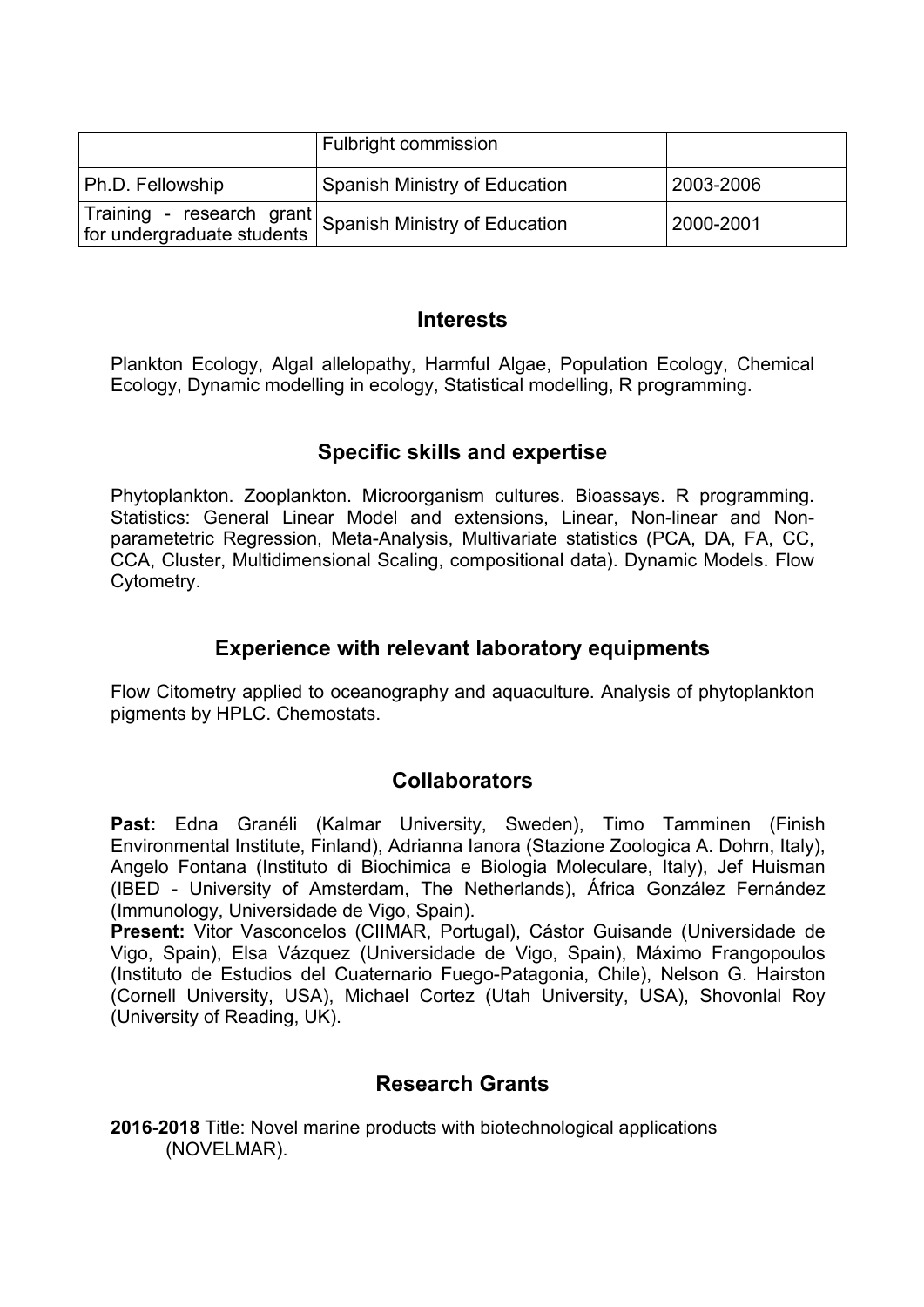Funding Organism: UE - Fundação para a Ciência e a Tecnologia (Portugal). Ref: NORTE-01-0145-FEDER-000035

Tasks performed: Design and performance of laboratory experiments, collaboration in chemical analysis. Statistical consulting and performance of statistical analysis.

**2013-2016** Title: Survey of natural substances from marine organisms with potential pharmacological and ecological applications (MARBIOTECH). Funding Organism: UE - Fundação para a Ciência e a tecnologia (Portugal). Ref: NORTE-07-0124-FEDER-000047.

Tasks performed: Design and performance of laboratory experiments, collaboration in chemical analysis. Statistical consulting and performance of statistical analysis.

**2007-2009** Title: Factors structuring fish community in Amazonas river, an integrative approach of community ecology and phylogeny (AMAPEZ). Funding Organism: Spanish Ministry of Science, Education and Technology. Ref: CGL2006-02155/BOS.

Tasks performed: Assistance in laboratory experiments and statistical analysis.

**2003-2005** Title: Transfer and Fate of Harmful Algal Bloom Toxins in European Marine Waters (FATE).

Funding Organism: European Commission. Ref: EVK3 CT-2000 00055. Tasks performed: Design and performance of laboratory and field experiments, collaboration in chemical analysis, collaboration in field sampling. Statistical analysis.

**2002-2004** Title: Definition of optimal windows conditioning egg and larval survival in pelagic fishes (SAVOR).

Funding Organism: Spanish Ministry of Science, Education and Technology. Ref: REN2002-04205-C04-01.

Tasks performed: Assistance in laboratory experiments and statistical analysis.

# **Publications in scientific journals**

Total cites: 603, H-index: 12, i10-index: 14

- **Under elaboration** A meta-analysis of the effect of dinoflagellates of the genus *Alexandrium* on the copepods of the genus *Acartia*: physiological impairment and reproduction on naïve and adapted populations. **A. Barreiro**.
- **Under elaboration** Interactions between nutrient stoichiometry and induced defenses determine the fundamental dynamical patterns of a planktonic predator – prey system. **A. Barreiro**, M.L. Cortez, M. Febrero-Bande, N.G. Hairston Jr.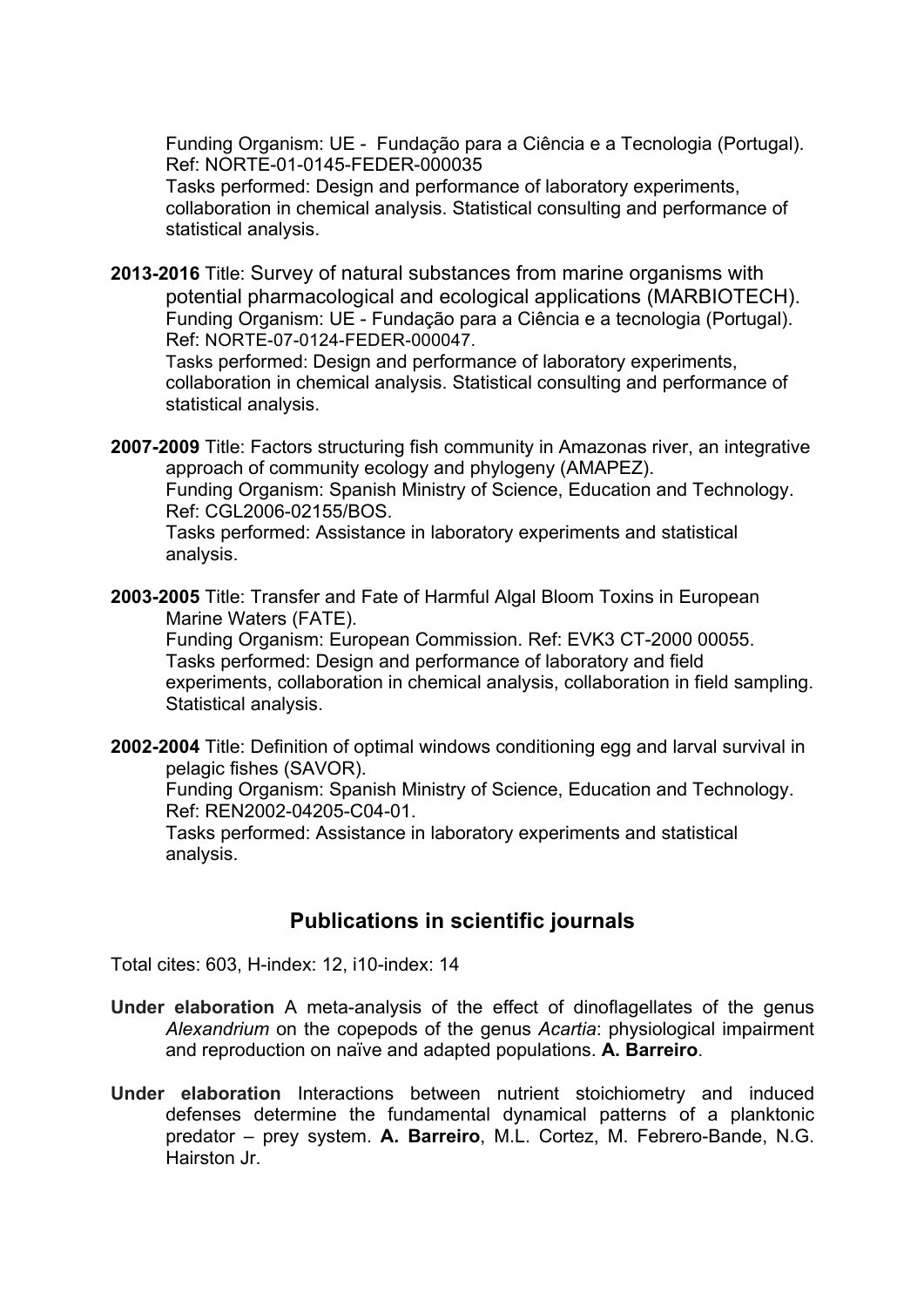- **En revision.** Amino acid composition reveals functional diversity of zooplankton in Colombian lakes related to geography, taxonomy and productivity. Nelson Javier Aranguren-Riaño, Castor Guisande, Jonathan Shurin, Natalie T Jones, **Aldo Barreiro**, Santiago Duque.
- **2017** Allelopathic activity of picocyanobacterium *Synechococcus* sp. on filamentous cyanobacteria. S. Śliwińska-Wilczewska, J. Maculewicz, **A. Barreiro**, V. Vasconcelos, A. Latała. *Journal of Experimental marine Biology and Ecology.* 496: 16-21.
- **2017** Allelopathy prevents competitive exclusion and promotes phytoplankton biodiversity. **A. Barreiro**, S. Roy, V. Vasconcelos. *Oikos*, in press.
- **2016** Bacterial community characterization and biogeochemistry of sediments from a tropical upwelling system (Cabo Frio, Southeastern Brazil). R. Castelo-Branco, **A. Barreiro**, F.S. Silva, S.B.V. Carvalhal-Gomes, L.F. Fontana, J.G. Mendonça-Filho, V. Vasconcelos. *Continental Shelf Research*, 130: 1-13.
- **2016** Allelopathic interactions in phytoplankton population ecology. **A. Barreiro**, V. Vasconcelos. *Journal of Allelochemical Interactions* 2(2): 25-34.
- **2015** New invertebrate vectors of Okadaic Acid from the North Atlantic waters Portugal (Azores and Madeira) and Morocco*.* M. Silva, I. Rodríguez, **A. Barreiro**, M. Kauffmann, A. Neto, M. Hassouani, B. Sabour, A. Alfonso, L. Botana, V. Vasconcelos. *Toxins* 7(12): 5337-5347.
- **2015** First report of Ciguatoxins in two starfish species: *Ophidiaster ophidianus* and *Martasteria glacialis.* M. Silva, I. Rodríguez, **A. Barreiro**, M. Kauffmann, A. Neto, M. Hassouani, B. Sabour, A. Alfonso, L. Botana, V. Vasconcelos. *Toxins* 7(9): 3740-3757.
- **2015** Picocyanobacteria from a clade of marine Cyanobium revealed bioactive potential against microalgae, bacteria and marine invertebrates. M.S. Costa, M. Costa, V. Ramos, P.N. Leão, **A. Barreiro**, V. Vasconcelos, R. Martins. *Journal of Toxicology and Environmental Health, Part A: Current Issues* 78(7): 432-442. DOI: 10.1080/15287394.2014.991466.
- **2015** Lettuce (*Lactuca sativa* L.) leaf-proteome profiles after exposure to cylindrospermopsin and a microcystin-LR/cylindrospermopsin mixture: a concentration-dependent response. M. Freitas, A. Campos, J. Azevedo, **A. Barreiro**, S. Planchon, J. Renaut, V. Vasconcelos. *Phytochemistry*, 110: 91- 103.
- **2014** *Exploring bioactive properties of marine cyanobacteria isolated from the Portuguese coast: high potential as a source of anticancer compounds.* M. Costa, M. Garcia, J. Costa-Rodrigues, M.J. Ribeiro, M.H. Fernandes, P. Barros, **A. Barreiro**, V. Vasconcelos, R. Martins. *Marine Drugs,* 12: 98-114.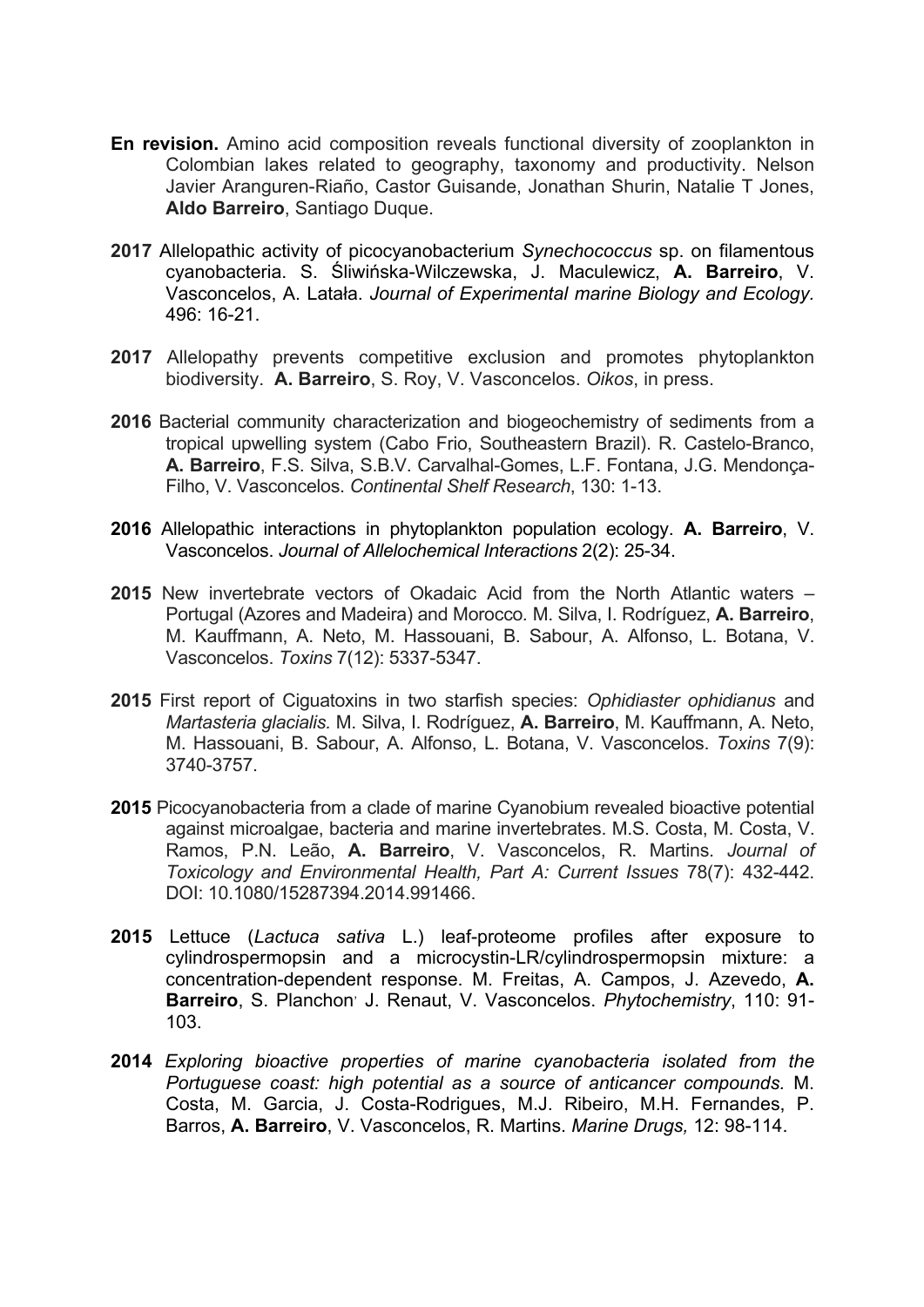- **2014** Interactions between allelopathic properties and growth kynetics in four freshwater phytoplankton species studied by model simulations. **A. Barreiro**, V.M. Vasconcelos. *Aquatic Ecology*. 48 (2) 191-205.
- **2014** Comparative responses to metal oxide nanoparticles in marine phytoplankton. A. Castro-Bugallo, A. González-Fernández, C. Guisande, **A. Barreiro**. *Archives of Environmental Contamination and Toxicology* 67(4): 483-493
- **2013** The effects of resource limitation on the allelopathic effect of Chlamydomonas reinhardtii on other unicellular freshwater planktonic organisms. **A. Barreiro**, N.G. Hairston Jr. *Journal of Plankton Research*, 35(6): 1339-1344.
- **2013** New invertebrate vectors for PST, Spirolides and Okadaic Acid in the North Atlantic. M. Silva, **A. Barreiro**, P. Rodriguez, P. Otero, J. Azevedo, A. Alfonso, L. Botana, V. Vasconcelos. *Marine Drugs*, 11(6): 1936-1960.
- **2013** Modelling paralytic shellfish toxins (PST) transfer and accumulation in populations of two planktonic grazers. E. Spyrakos, M. Frangópulos, **A. Barreiro**, C. Guisande. *Harmful Algae*, 26: 60-70.
- **2013** Indirect bottom-up control of consumer-resource dynamics: Resource-driven algal quality alters grazer numerical response. **A. Barreiro**, N.G. Hairston Jr. *Limnology & Oceanography*, 58 (3): 827-838.
- **2012** Mixotrophy and the toxicity of Ochromonas in a pelagic food web. T. Hiltunen, **A. Barreiro**, N.G. Hairston Jr. *Freshwater Biology, 57: 2262-2271.*
- **2012** Competition for inorganic nutrients among five species of Amazonian phytoplankton in batch culture: Both nitrate and phosphorus account. M. García-Folleco, C. Guisande, A. Acuña, **A. Barreiro**, S.R. Duque. *Current Topics in Plant Biology*, 13: 95-102.
- **2011** Diatom induction of reproductive failure in copepods: The effect of PUAs versus non-volatile oxylipins. **A. Barreiro,** Y. Carotenuto, N. Lamari, F. Esposito, G. D'Ippolito, A. Fontana, G. Romano, A. Ianora, A. Miralto and C. Guisande**.**  *Journal of Experimental Marine Biology and Ecology, 401: 13 – 19.*
- **2010** Generation of monoclonal antibodies for the specific inmunodetection of the toxic dinoflagellate Alexandrium minutum Halim from Spanish waters. Carrera, M., Garet, E., **Barreiro, A.**, Garces, E., Perez, D., Guisande, C., Gonzalez-Fernandez, A. *Harmful Algae, 9:272 – 280.*
- **2009** Evaluation of the production of Paralytic Shellfish Poisoning toxins by extracellular bacteria isolated from the toxic Dinoflagellate Alexandrium minutum. Prol Garcia M.J., Guisande C., **Barreiro A.**, Miguez B., de la Iglesia P., Villar A., Gago-Martinez A., Combarro M.P. *Canadian Journal of Microbiology, 55:943-954.*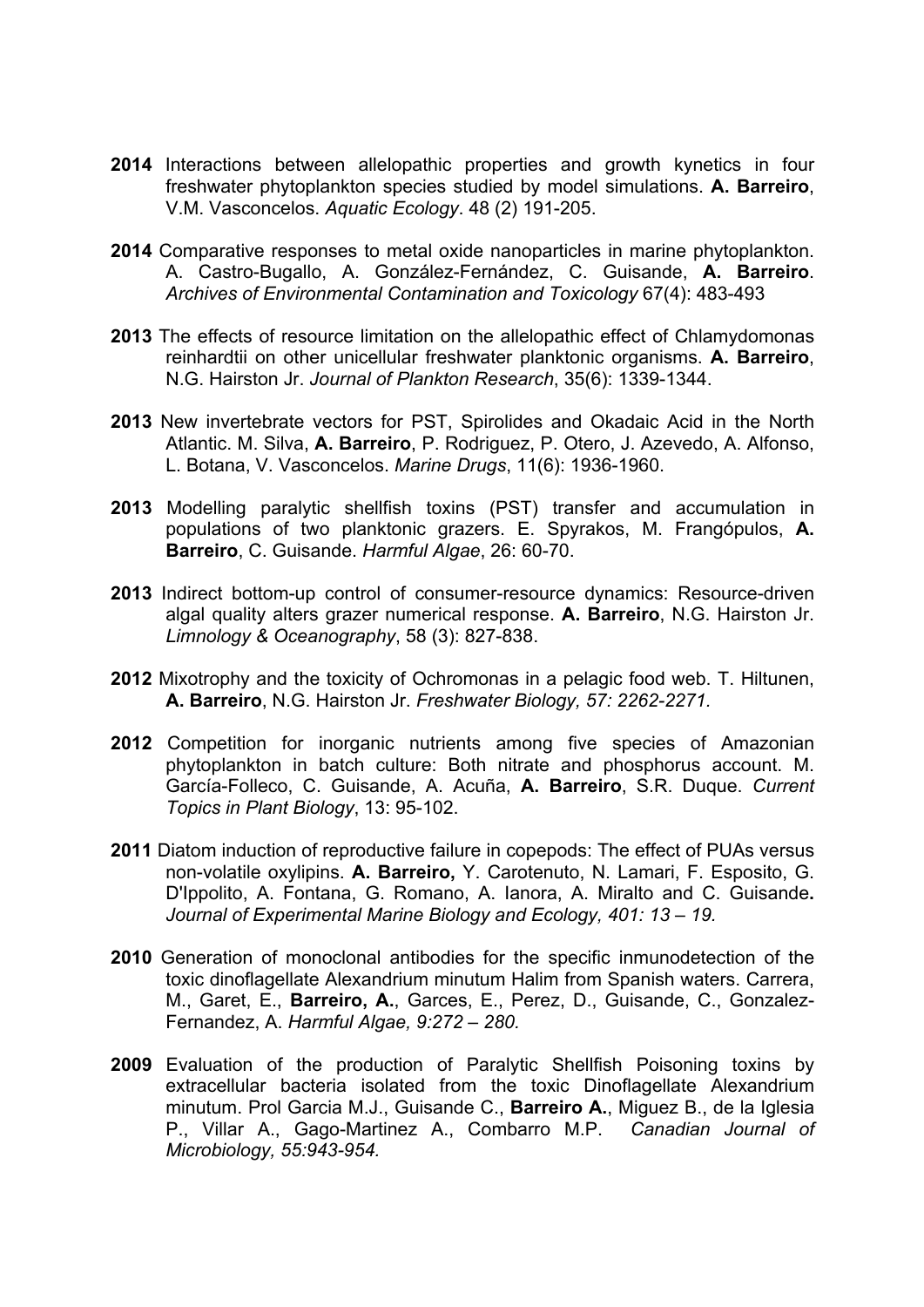- **2008** Testing of the CHEMTAX program in contrasting Neotropical lakes, lagoons and swamps. Guisande C., **Barreiro A.**, Acuña A., Marciales L.J., Hernández E., Torres A.M., Aranguren N., López W., Duque S.R., Gallo L.G., Aguirre N., Mogollón M.*,* Palacio J., Rueda G. *Lymnology and oceanography: Methods, 6: 643-652.*
- **2008** Factors responsible for the differences in satellite-based chlorophyll a concentration among the major global upwelling areas. Patti B, Guisande C, Vergara AR, Riveiro I, Maneiro I, **Barreiro, A.**, Bonanno A, Buscaino G, Cuttitta A, Basilone G, Mazzola S. *Estuarine, Coastal and Shelf Science, 76: 775-786.*
- **2007** Zooplankton interactions with toxic phytoplankton: some implications for food web studies and algal defences strategies of feeding selectivity behaviour, toxin – dilution and phytoplankton populations diversity. **Barreiro A.**, Guisande C., Maneiro I., Vergara A.R., Riveiro I. & Iglesias P. *Acta Oecologica, 32: 279- 290.*
- **2006** Feeding strategies of the copepod Acartia clausi upon sole and mixed diets of toxic and non-toxic strains of the dinoflagellate Alexandrium minutum. **Barreiro A.**, Guisande C., Frangópulos M., González – Fernández A., Muñoz S., Pérez D., Magadán S., Maneiro I., Riveiro I. & Iglesias P. *Marine Ecology Progress Series, 316: 115-125.*
- **2006** Release and Degradation of Amnesic Shellfish Poison from Decaying Pseudonitzschia multiseries in presence of Bacteria and Organic matter. Hägstrom J., Granéli E., Maneiro I., **Barreiro A.**, Petermann A. & Svensen C. *Harmful Algae, 6: 175-188.*
- **2005** Fate of Domoic acid ingested by the copepod Acartia clausi*.* Maneiro I., Iglesias P., Guisande C., Riveiro I., **Barreiro A.**, Zervoudaki S., & Granéli E. *Marine Biology, 148: 123-130.*
- **2005** Relative importance of the different negative effects of the toxic haptophyte Prymnesium parvum on Rhodomonas salina and Brachionus plicatilis. **Barreiro A.**, Guisande C., Maneiro I., Lien T.P., Legrand C., Tamminen T., Sirpa Lehtinen, Uroneen P. & Granéli E. *Aquatic Microbial Ecology, 38: 259- 267.*
- **2002** Estimation of copepod trophic-niche in the field using amino acids and marker pigments. Guisande C, Maneiro I., Riveiro I., **Barreiro A.** & Pazos Y. *Marine Ecology Progress Series, 239: 147-156.*

#### **Books**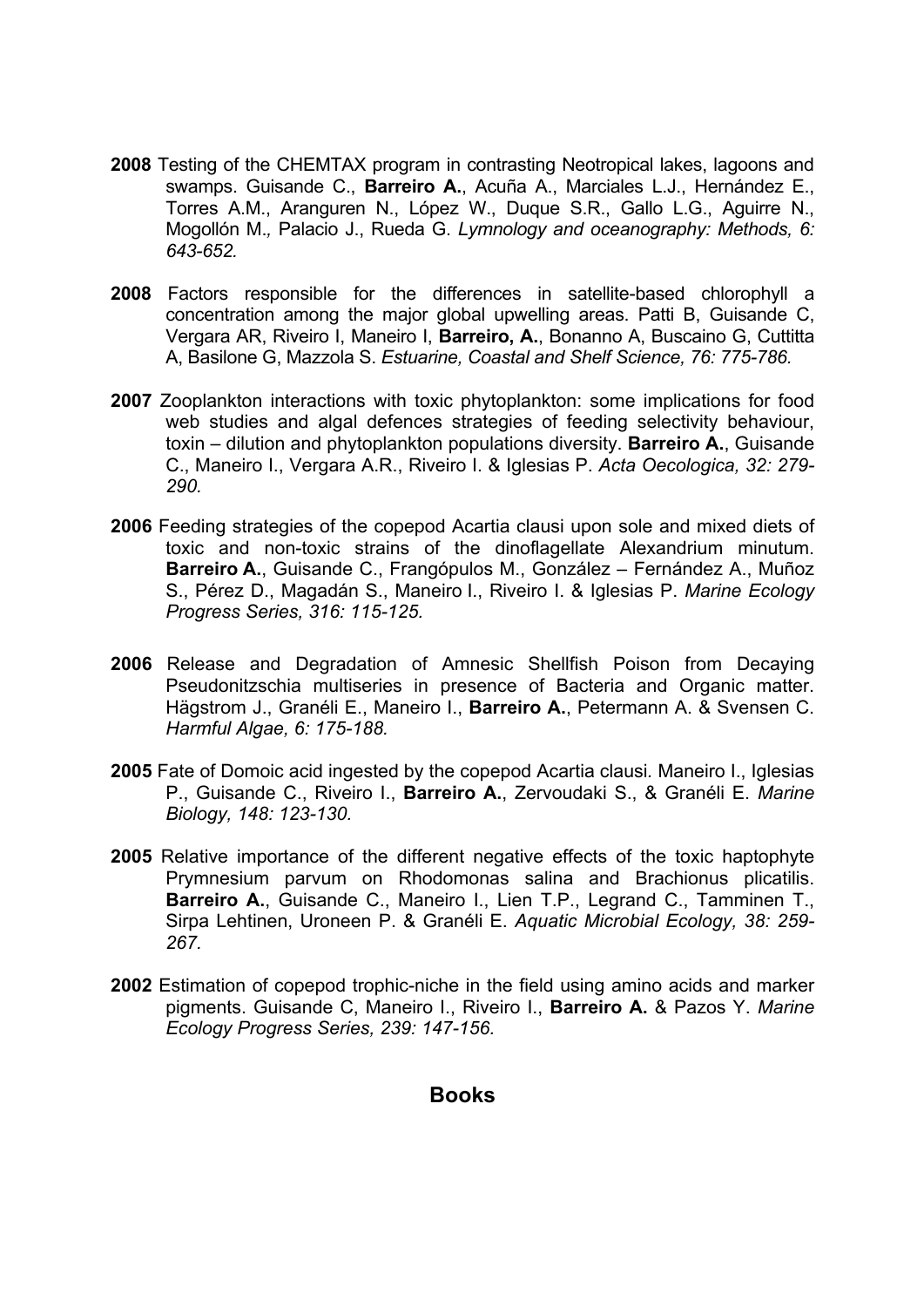- **2011** Tratamiento de datos con R, SPSS y Estatistica. (Data analysis with R, SPSS and STATISTICA). *Editorial Díaz de Santos (Madrid)*. Guisande C., Vaamonde A., **Barreiro A.** ISBN: 978-84-7978-998-5.
- **2006** Tratamiento de Datos. (Data analysis) *Editorial Diaz de Santos (Madrid*). Guisande C., **Barreiro A.**, Maneiro I., Riveiro I., Vergara A., Vaamonde A*.*  ISBN: 978-84-7978-736-3.

# **Software**

**2016** Software estadístico y matemático R: paquete *StatR.* Autores: C. Guisande, A. Vaamonde, **A. Barreiro**. http://www.ipez.es/RWizard/Downloads/Applications/Setup/StatR-manual.pdf

# **Stays in foreign institutions**

**2011-2017** Institution: CIIMAR/Universidade do Porto, Porto (Portugal). Duration: 72 months. Issue: Cyanobacterial ecology.

**2014** Institution: University of Reading, Reading (UK). Duration: 2 weeks. Issue: Modelization of allelopathic interactions in phytoplankton.

**2010** Institution: Universidad de Lagos, Puerto Montt (Chile). Duration: 2 weeks. Issue: Interactions between toxic dinoflagellates and mesozooplankton.

**2008-2010** Institution: Department of Ecology and Evolution. Cornell University. Ithaca, New York, (USA). Duration: 24 months. Issue: Plankton population dynamics.

**2006** Institution: Institute for Biodiversity and Ecosystem Dynamics (IBED), University of Amsterdam. Amsterdam (The Netherlands). Duration: 3 months.

Issue: Interespecific competition for nutrients and light between phytoplankton species in chemostats experiments.

**2005** Institution: Stazione Zoologica "A. Dohrn". Napoli (Italy). Duration: 2.5 months. Issue: Effects of diatom inhibitory compounds on copepod reproduction.

**2002** Institution: Kalmar University. Kalmar (Sweden). Duration: 2 weeks. Issue: Interactions toxic cyanobacteria - mesozooplankton.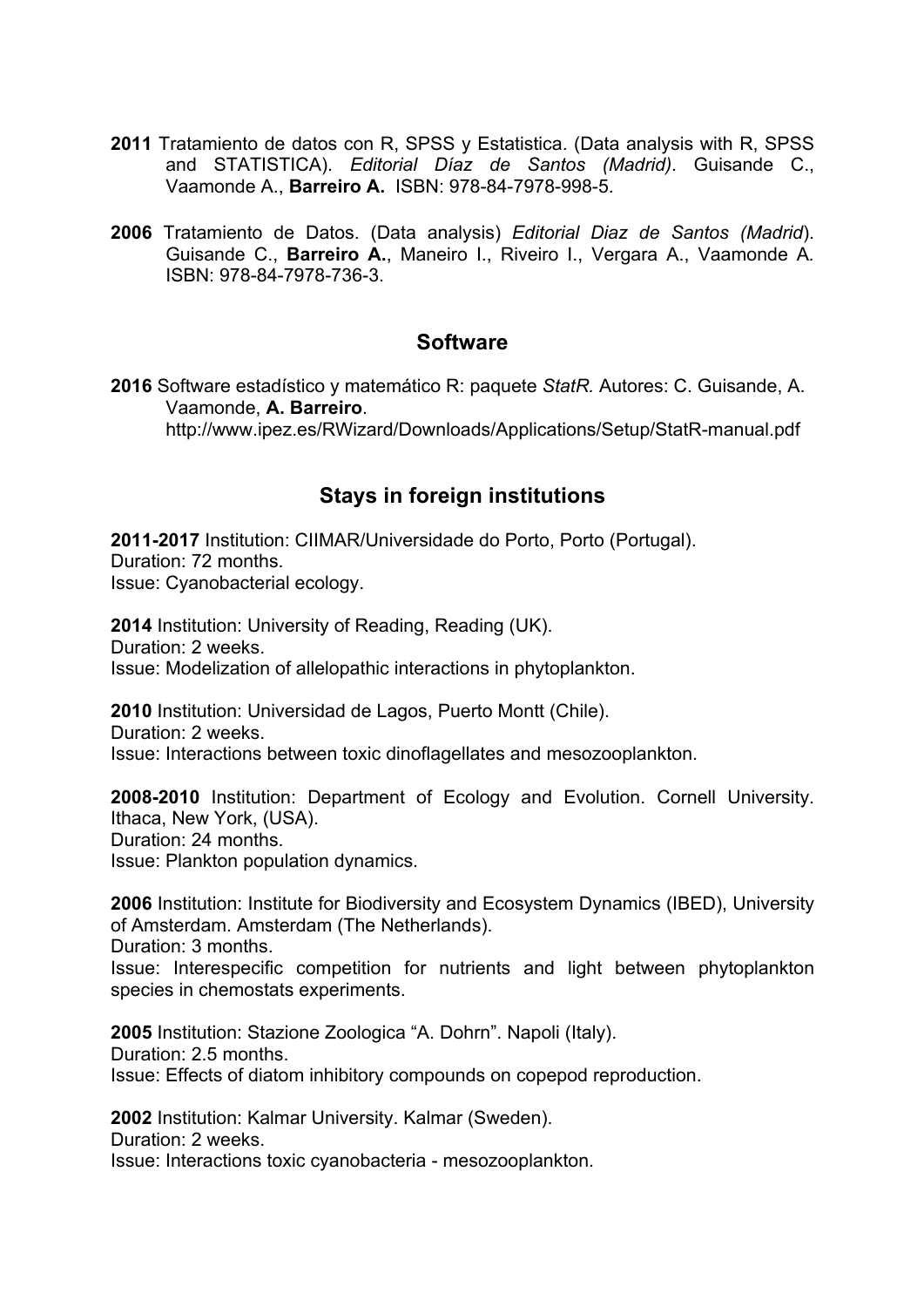**2002** Institution: Tvärminne Zoological Station. Hanko (Finland). Durantion: 2 weeks. Issue: Interactions *Prymnesium parvum* - microzooplankton.

# **Contributions in scientific meetings and congresses**

## **2017**

Authors: **Aldo Barreiro**, Shovonlal Roy, Vitor Vasconcelos.

Title: Allelopathy drives species coexistence in phytoplankton microcosms.

Kind of presentation: Oral.

Congress: Ecological Society of America, Portland (USA).

# **2017**

Authors: **Aldo Barreiro**, Shovonlal Roy, Catarina Campos-Ferreira, Vitor Vasconcelos.

Title: From resources to population dynamics: a two-species competitive system driven by allelopathy.

Kind of presentation: Oral.

Congress: World Allelopathy Congress, Marseille (France).

# **2017**

Authors: **Aldo Barreiro**, Catarina Campos-Ferreira, Angela Quintero, Vitor Vasconcelos.

Title: Unknown allelopathic compound from the chlorophyte *Ankistrodesmus falcatus* with inhibitory effect against the cyanobacteria *Microcystis aeruginosa*.

Kind of presentation: Oral.

Congress: World Allelopathy Congress, Marseille (France).

#### **2016**

Authors: João Morais, Vitor Ramos, Raquel Castelo-Branco, **Aldo Barreiro**, Vitor Vasconcelos.

Title: Testing and improving simple cryopreservation methods for biotechnologicalimportant cyanobacterial strains from a culture collection.

Kind of presentation: Poster.

Congress: Congreso Iberoamericano de biotecnología. BIO.IBEROAMÉRICA. Salamanca (Spain).

#### **2016**

Authors: A. Hernández-Otero, **A. Barreiro**, G. Macho, E. Vázquez.

Title: Growth of the sword razor (*Ensis magnus*) early stages: modelling juvenile seasonal growth.

Kind of presentation: Comunicación oral.

Congress: XIX Iberian Symposium on Marine Biology Studies, Oporto (Portugal).

# **2016**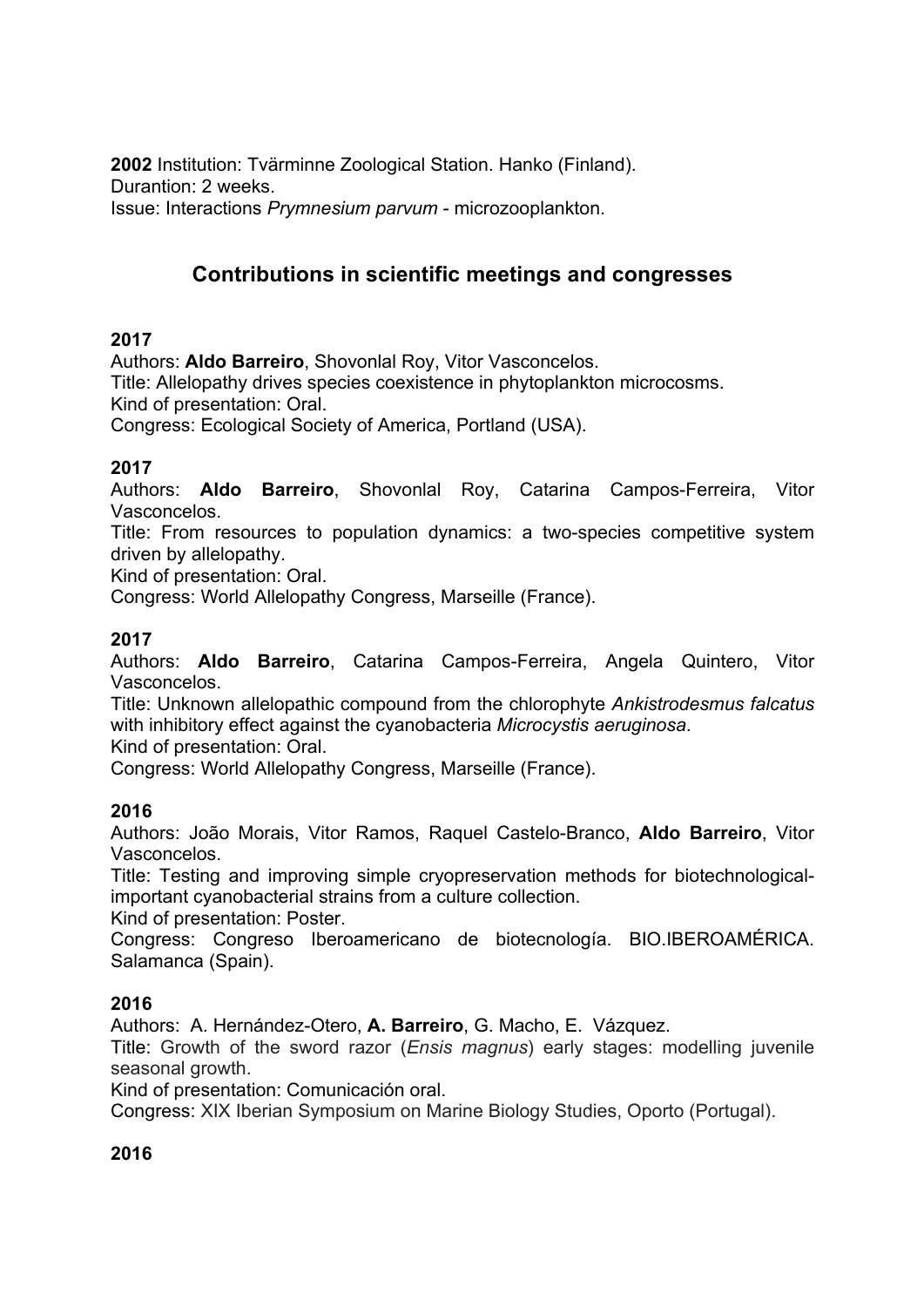Authors: Vitor Vasconcelos, Ines Rodriguez, **Aldo Barreiro**, Manfred Kaufmann, Ana Neto, Meryem Hassouaini, Brahim Sabour, Amparo Alfonso, Luis Botana, Marisa Silva.

Title: New invertebrate vectors for legislated phycotoxins and emergent ones in the North Atlantic, should monitoring practices be revised?

Kind of presentation: Poster.

Congress: The 17<sup>th</sup> International conference on Harmful Algae. Frorianópolis (Brasil).

## **2014**

Authors: Mafalda Baptista, Marisa Silva, **Aldo Barreiro**, Paula Rodriguez, Paz Otero, Joana Azevedo, Amparo Alfonso, Luis M. Botana and Vitor Vasconcelos.

Title: Emergent marine toxins in the temperate north Atlantic coast.

Kind of presentation: Conference proceedings.

Congress: ICES Annual Science Conference 2014, A Coruña (Spain).

#### **2014**

Authors: **Aldo Barreiro**, Shovonlal Roy, Vitor Vasconcelos.

Title: Allelopathy drives species coexistence.

Kind of presentation: Plenary speaker.

Congress: 7<sup>th</sup> World Allelopathy Congress. Vigo (Spain).

#### **2013**

Authors: Marisa Silva, **Aldo Barreiro**, Paula Rodriguez, Paz Otero, Joana Azevedo, Amparo Alfonso, Luis M. Botana, Vitor Vasconcelos.

Title: New Vectors of TTX, PST, OA and SPX in Temperate waters of the Atlantic Ocean: A Challenge for Monitoring Programs and Legislation.

Kind of presentation: Oral.

Congress: 40<sup>th</sup> CIESM Congress. Marsella (France).

# **2012**

Authors: **Aldo Barreiro**, Nelson G. Hairston Jr., Manuel Febrero-Bande.

Title: Contrasting effects of different nitrogen-to-phosphorus stoichiometry in consumer-resource dynamics.

Kind of presentation: Oral.

Congress: Ecological Society of America 97<sup>th</sup> meeting. Oregon (USA).

# **2012**

Authors: Marisa Silva, **Aldo Barreiro**, Paula Rodriguez, Paz Otero, Joana Azevedo, Amparo Alfonso, Luis M. Botana, Vitor Vasconcelos.

Title: New Vectors of PSP, Spirolides and Okadaic Acid in the north Atlantic: implications and impacts in marine ecosystems.

Kind of presentation: Oral.

Congress: 6th SETAC world congress 2012/ SETAC Europe 22nd Anual meeting, Berlin (Germany).

#### **2010**

Authors: Teppo Hiltunen, **Aldo Barreiro-Felpeto** and Nelson G. Hairston Jr. Title: Toxic effects of the Chrysophycean *Ochromonas sp.* on freshwater plankton.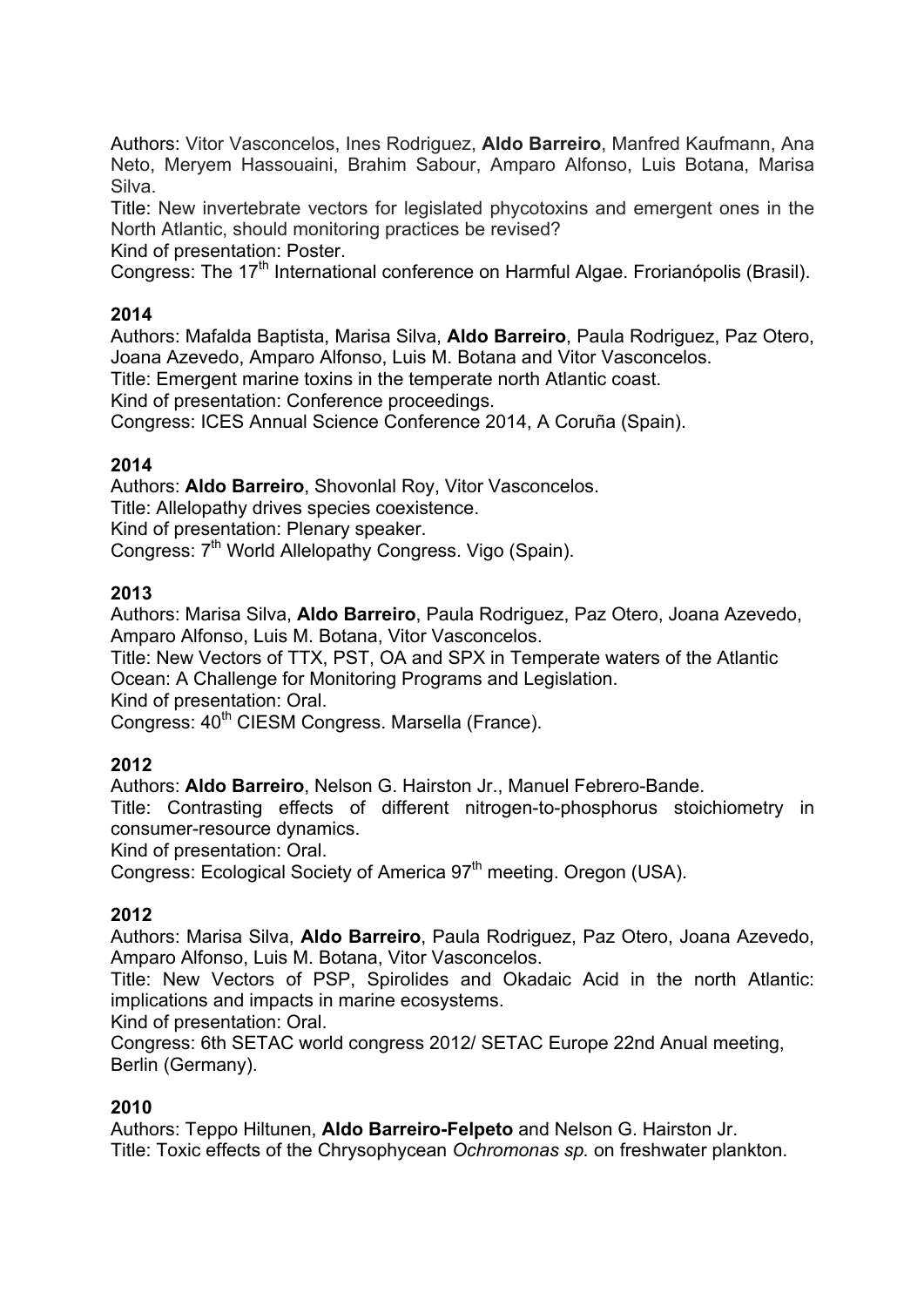Kind of presentation: Póster.

Congress: International Society for microbial Ecology ISME, Seattle (USA).

# **2007**

Authors: Álvarez P, Cotano U, Valencia V, Aguilera B, Moli B, Olivar MP, Palomera I, Rubiés P, Sabatés A, Salat J, Rodríguez JM, González-Pola C, Cortés D, García A, Giráldez A, Ramírez T, Alemany F, Álvarez F, Álvarez I, Villate F, Intxausti L, Guisande C, Riveiro I, Maneiro I, Vergara AR**, Barreiro A**.

Title: SAVOR project: Definition of the optimal environmental windows that limit egg and larval survival of pelagic fish species in spawning areas with highly contrasted habitat conditions in the Iberian Peninsula.

Kind of presentation: Póster.

Congress: 29<sup>th</sup> Annual larval fish conference, Barcelona (Spain).

## **2007**

Authors: Nadia Lamari, Aldo Barreiro, Giuliana d'Ippolito, Adele Cutignano, Giovanna Romano, Adrianna Ianora, Antonio Miralto, Guido Cimino and Angelo Fontana. Title: Correlation between the lipoxygenase activity of diatoms and the reproductive

failure of their grazers.

Kind of presentation: Póster.

Congress: European Conference on Marine Natural Products (ECMNP). Ischia (Italy).

## **2005**

Authors: Reizopoulou S., Strogyloudi E., Giannakourou A., Varkitzi I., Petermann A., Ramil F., **Bareiro A.**, Graneli E. & K. Pagou.

Title: Domoic acid detection in various functional groups of the benthic food web in Ría de Vigo, Spain.

Kind of presentation: Póster.

Congress: ASLO summer meeting 2005. Santiago de Compostela (Spain).

# **2004**

Authors: C. Guisande, **A. Barreiro**, M. Frangopoulos, I. Maneiro, I. Riveiro & P. Iglesias.

Title: Kin selection in endotoxin producers?

Kind of presentation: Póster.

Congress: IX HAB 2004. Cape Town (Republic of South Africa).

# **2004**

Authors: C. Crespo González, **A. Barreiro**, C. Guisande, R. Iglesias, J.M. Estévez. Title: Presence of *Coccomyxa parasitica* (Chlorophyta: Chlorococcales) in mussels (*Mytilus galloprovincilais*) of Vigo estuary (Galicia, NW Spain). Kind of presentation: Póster.

Congress: IX European Multicolloquium of Parasitology. Valencia (Spain).

#### **2003**

Authors: **A. Barreiro**, C. Guisande, I. Maneiro, T.P. Lien, C. Legrand, T. Tamminen & E. Granéli.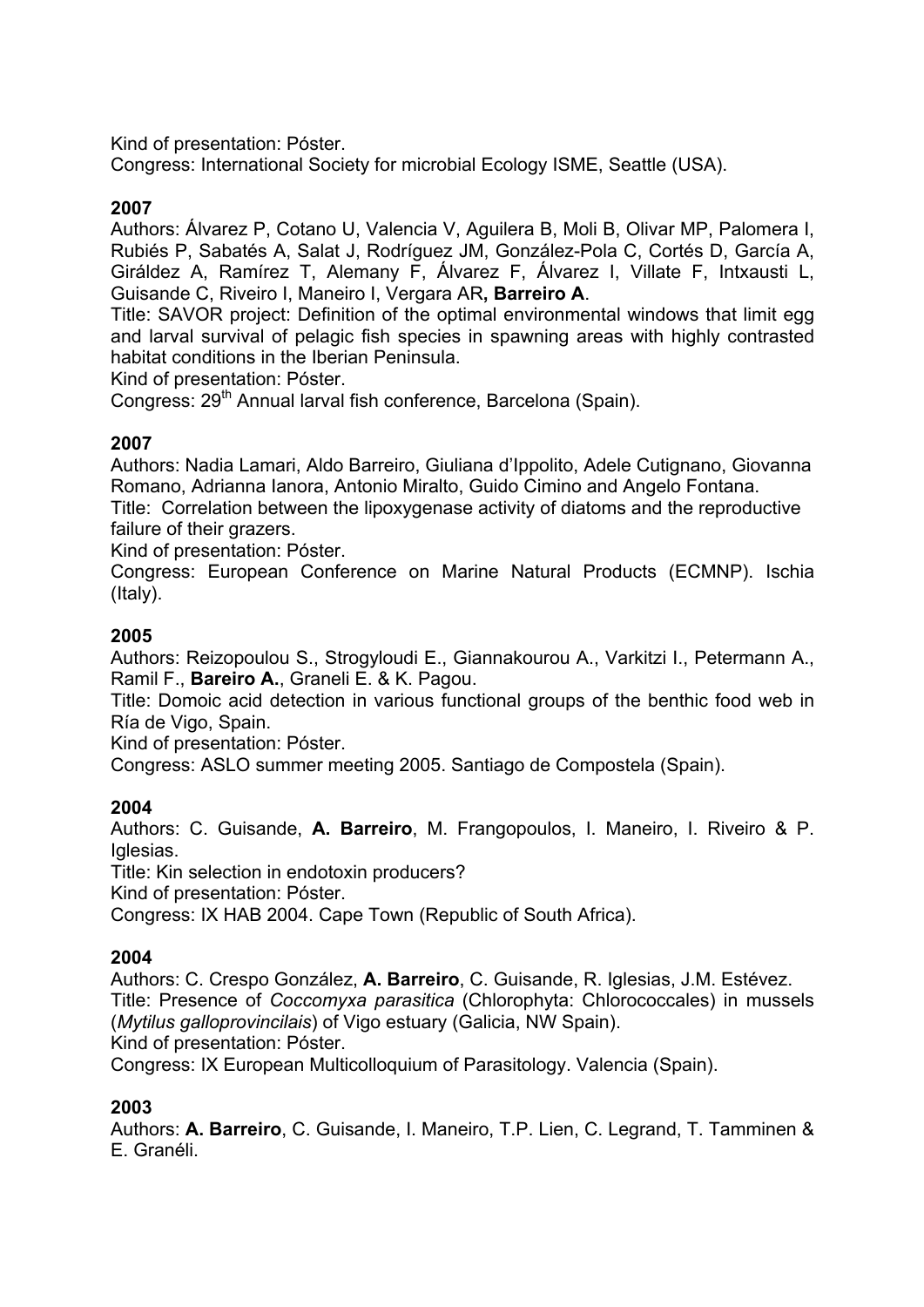Title: Direct and indirect effects of the haptophyte *Prymnesium parvum* on zooplankton.

Kind of presentation: Póster.

Congress: EuroHAB 2003. Amsterdam (The Netherlands).

# **Supervision of research**

**2017 - Academic degree:** Post-Doctoral researcher **Institution:** CIIMAR (Portugal) **Student:** Sylwia Śliwińska-Wilczewska **Subject:** Ecology of allelopathic cyanobacteria

**2016 Academic degree:** Internship. **Institution:** CIIMAR (Portugal) **Student:** Ángela Quintero **Subject:** Allelopathic compounds screening in microalgae

#### **2016 Academic degree:** Internship.

**Institution:** University of Porto (Portugal) **Student:** Catarina Campos Ferreira **Subject:** Allelopathy and phytoplankton population dynamics

#### **2011 Academic degree:** Ms. Sc.

Co-supervised with Inmunology Professor África González-Fernández. **Institution:** University of Vigo (Spain) **Student:** Alexandra Castro Bugallo. **Títle:** Effect of nanoparticles in phytoplankton **Qualification:** A

# **Organization of scientific events**

**Type of event:** International Congress. **Nombre:** 7th World congress on allelopathy. **Cargo:** Member of Scientific and Organizing committees in the parallel meeting "Marine Allelopathy". **Location and date:** Vigo, Spain. 28 July – 1 August 2014.

#### **TEACHING EXPERIENCE**

- **June 2016** Course *Statistics and programming with R for Biological sciences*. Universidade do Porto (Portugal). 40 h.
- **April 2016** Course *Statistics and programming with R for Biological sciences*. Universidade do Porto (Portugal). 40 h.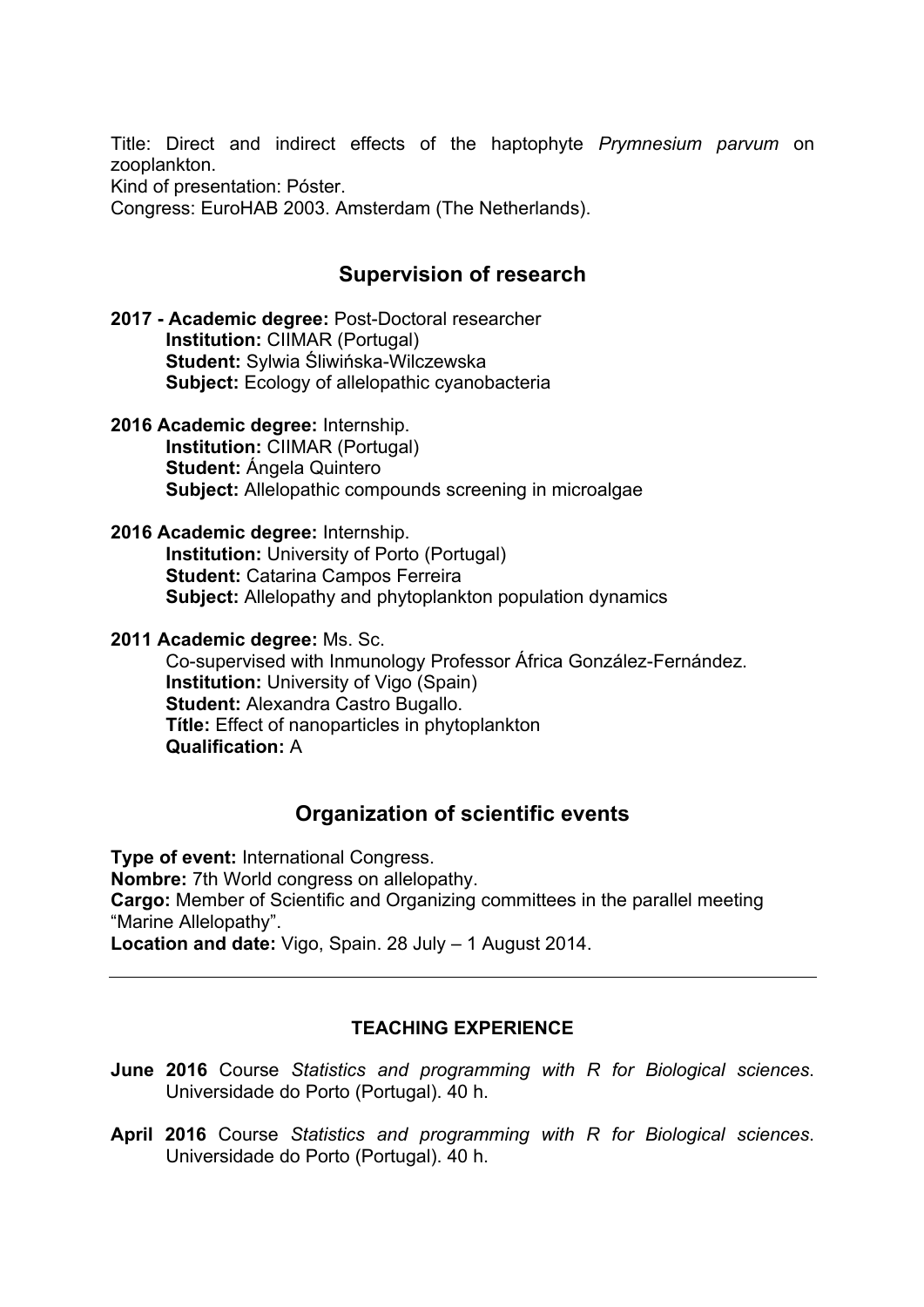- **June 2015** Course *Statistics and programming with R for Biological sciences*. Universidade do Porto (Portugal). 40 h.
- **October 2014** Course *Introductory statistics and programming with R for marine Biology/Ecology*. ECIMAT/Universidade de Vigo (Spain). 30 h.
- **November 2014** Course S*tatistics and programming with R for biological sciences*. CIIMAR/Universidade do Porto (Portugal). 30 h.
- **July – October 2014** Course *Introductory statistics and programming with R for biological sciences.* 2ª Ediction. CIIMAR/Universidade do Porto (Portugal). 36 h.
- **June – September 2014** Course *Introductory statistics and programming with R for biological sciences*. CIIMAR/Universidad do Porto (Portugal). 36 h.
- **Fall and spring semesters 2006 - 2007** Laboratory lessons in subject Ecology I, Universidade de Vigo (Spain).
- **Fall and spring semesters 2005 – 2006** Laboratory lessons in subject Ecology I, Universidade de Vigo (Spain).
- **Fall and spring semesters 2004 – 2005** Laboratory lessons in subject Ecology I, Universidade de Vigo (Spain).

## **OTHER MERITS**

#### **Academic awards**

"Extraordinary award" for the best qualifications (Biology 1997-2001) Vigo University (Spain).

#### **Revision of scientific publications**

*Lymnology & Oceanography*, *Biogeochemistry*, *Marine Ecology Progress Series, Freshwater Biology, Microbial Ecology, International Journal of Ecology, American Naturalist, Thalassas, Ecology Letters, Chinese Journal of Oceanology and Limnology, Environmental Science and pollution Research.*

#### **Evaluation of research grants**

**2014** Kazakhstan, National Center of Science and Technology.